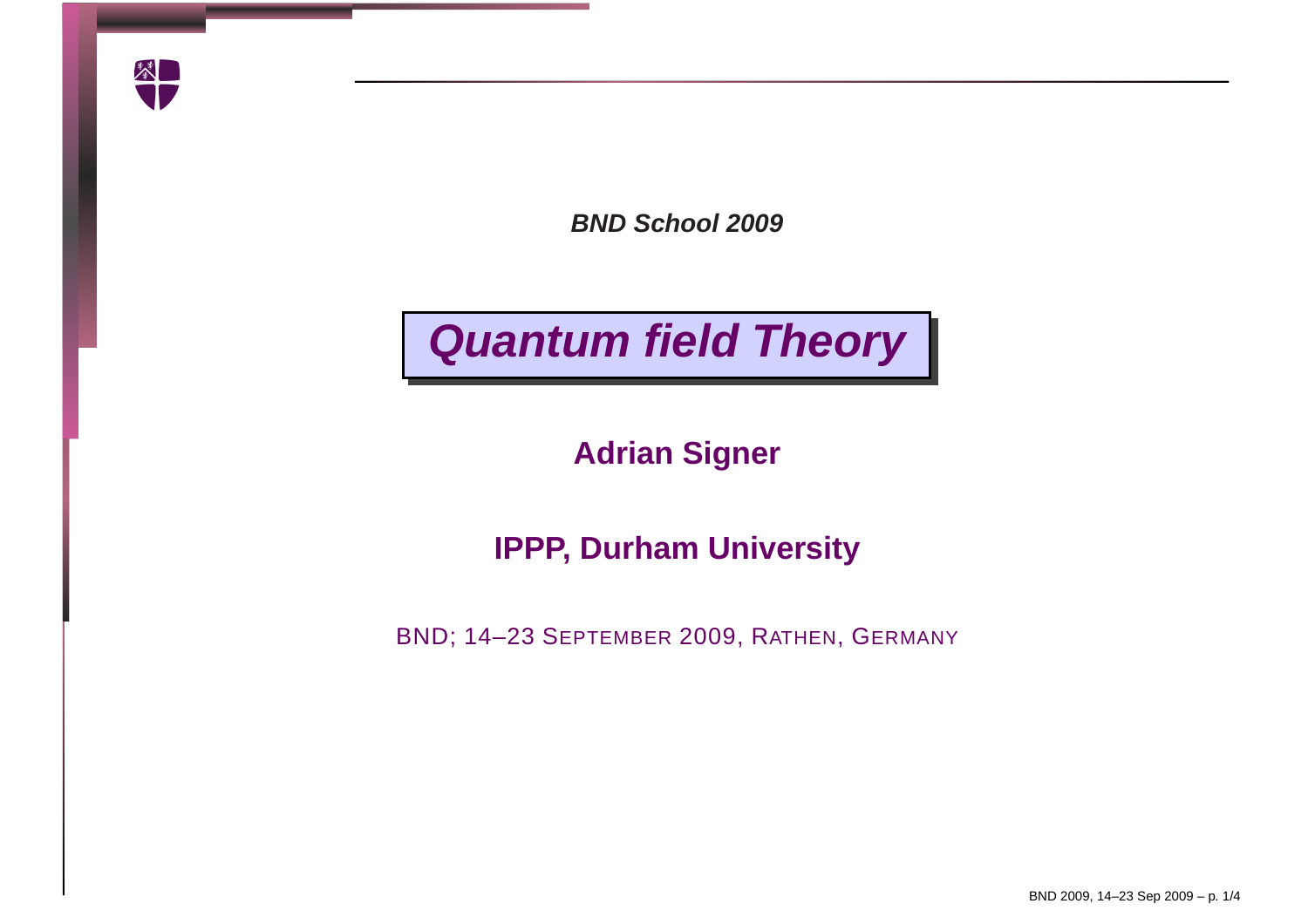

• Scattering operator:  $S$  $= T$  $T\left\{ \right. \right. \left\{ \right. \left\{ \right. \left\{ \right. \left\{ \right. \left. \right\} \left. \right\} \left. \right\}$  $\it e$  $-i \int d$  $d^4x H$  $\left.\int_I(x)\right.\Bigg\}$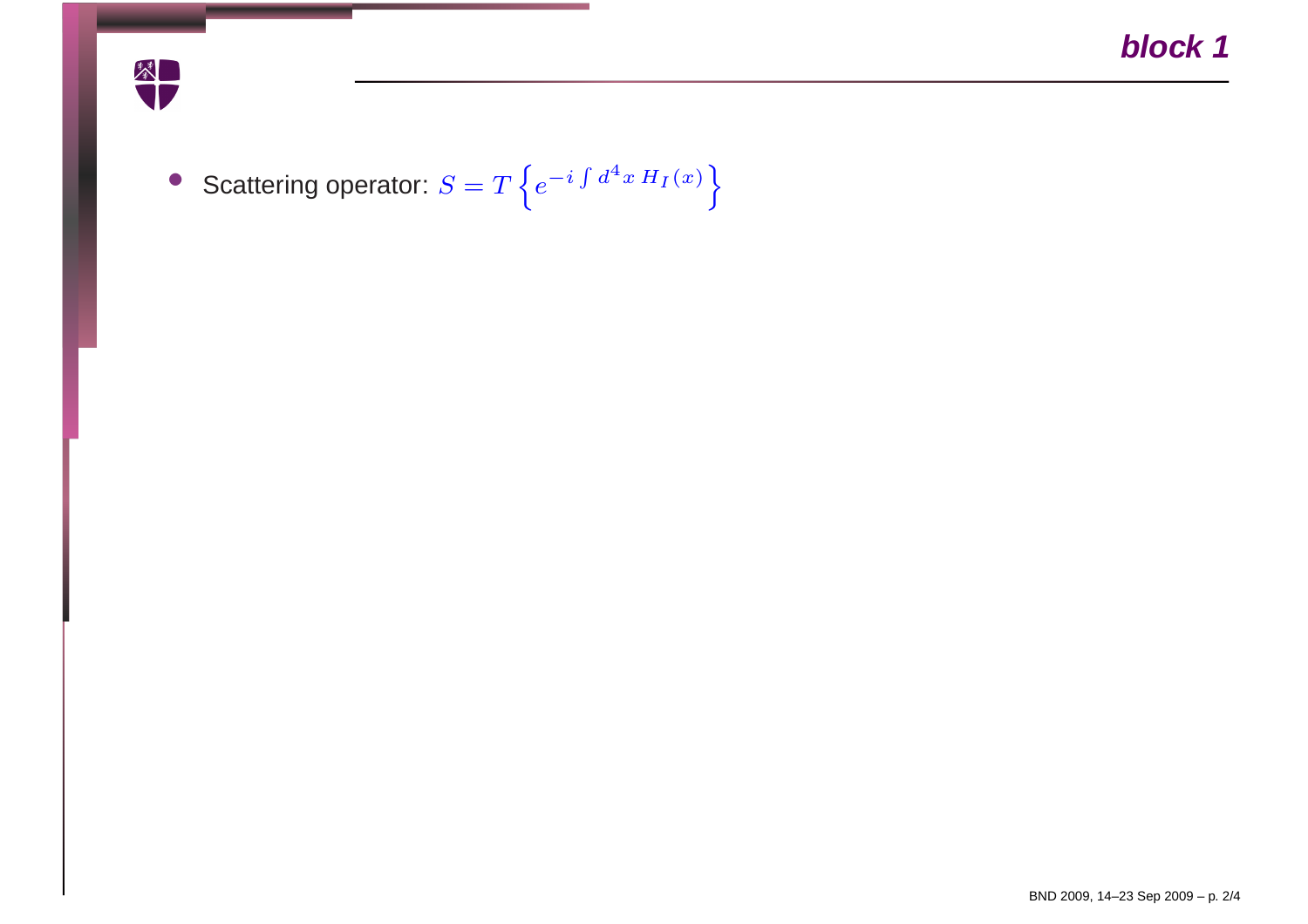

• Scattering operator: 
$$
S = T \left\{ e^{-i \int d^4x \, H_I(x)} \right\}
$$

• in (and out) states:  $|i\rangle = \prod_{i=1}$  $\boldsymbol{n}$  $\prod_i a^\dagger(p_i)|0\rangle = |p_1\ldots p_n\rangle$  with  $a(p_i)|0\rangle = 0$  (Fock space)  $i=1$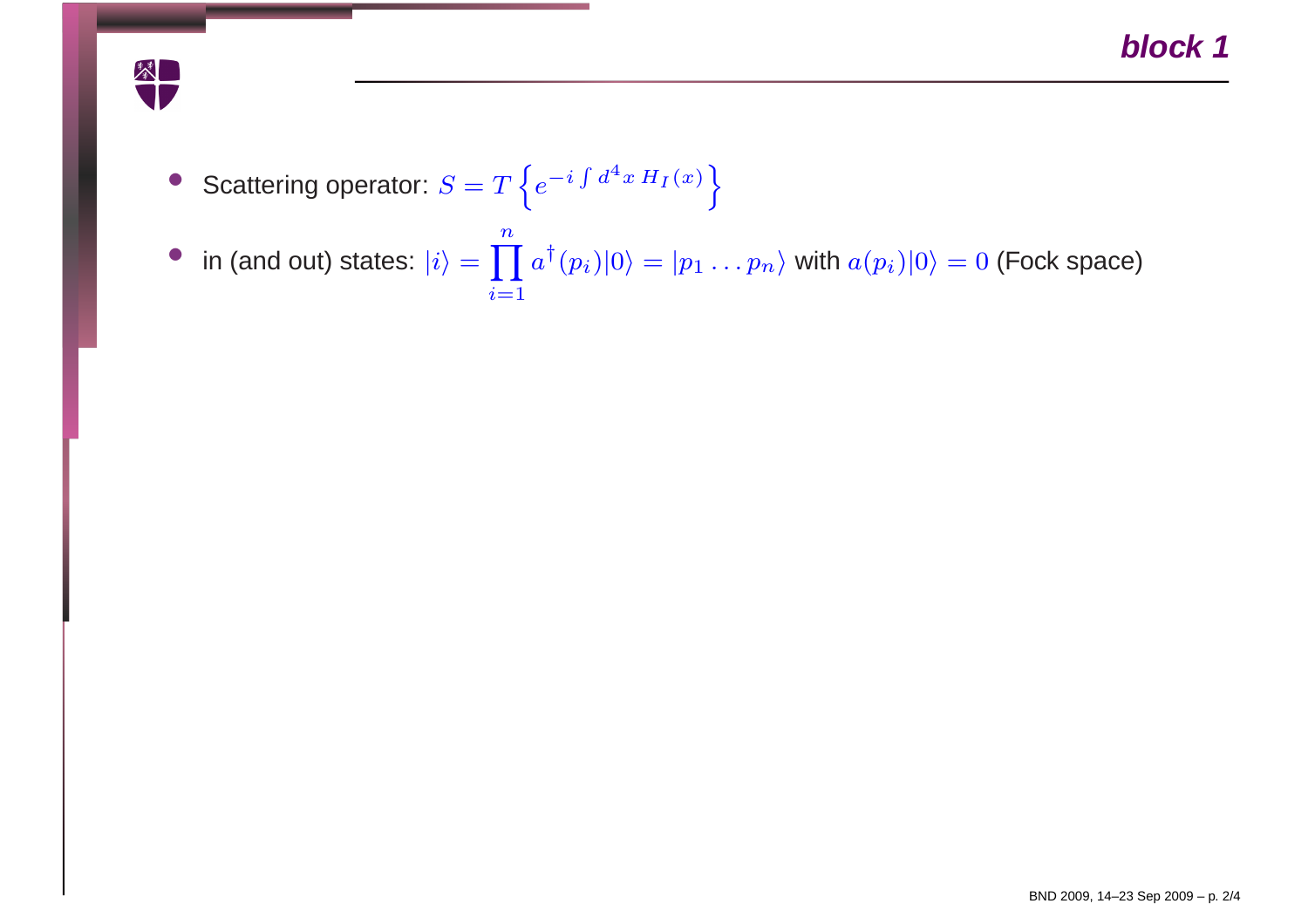

- Scattering operator:  $S = T \left\{ e^{-i \int d^4x \, H_I(x)} \right\}$
- in (and out) states:  $|i\rangle = \prod_{i=1}$  $\boldsymbol{n}$  $\prod_i a^\dagger(p_i)|0\rangle = |p_1\ldots p_n\rangle$  with  $a(p_i)|0\rangle = 0$  (Fock space)  $i=1$

•commutation relations:  $[a(p), a^{\dagger}(q)] = (2\pi)^3 2\omega_p \, \delta(\vec{p} - \vec{q})$  where  $\omega_p \equiv \sqrt{\vec{p}^2 + m^2}$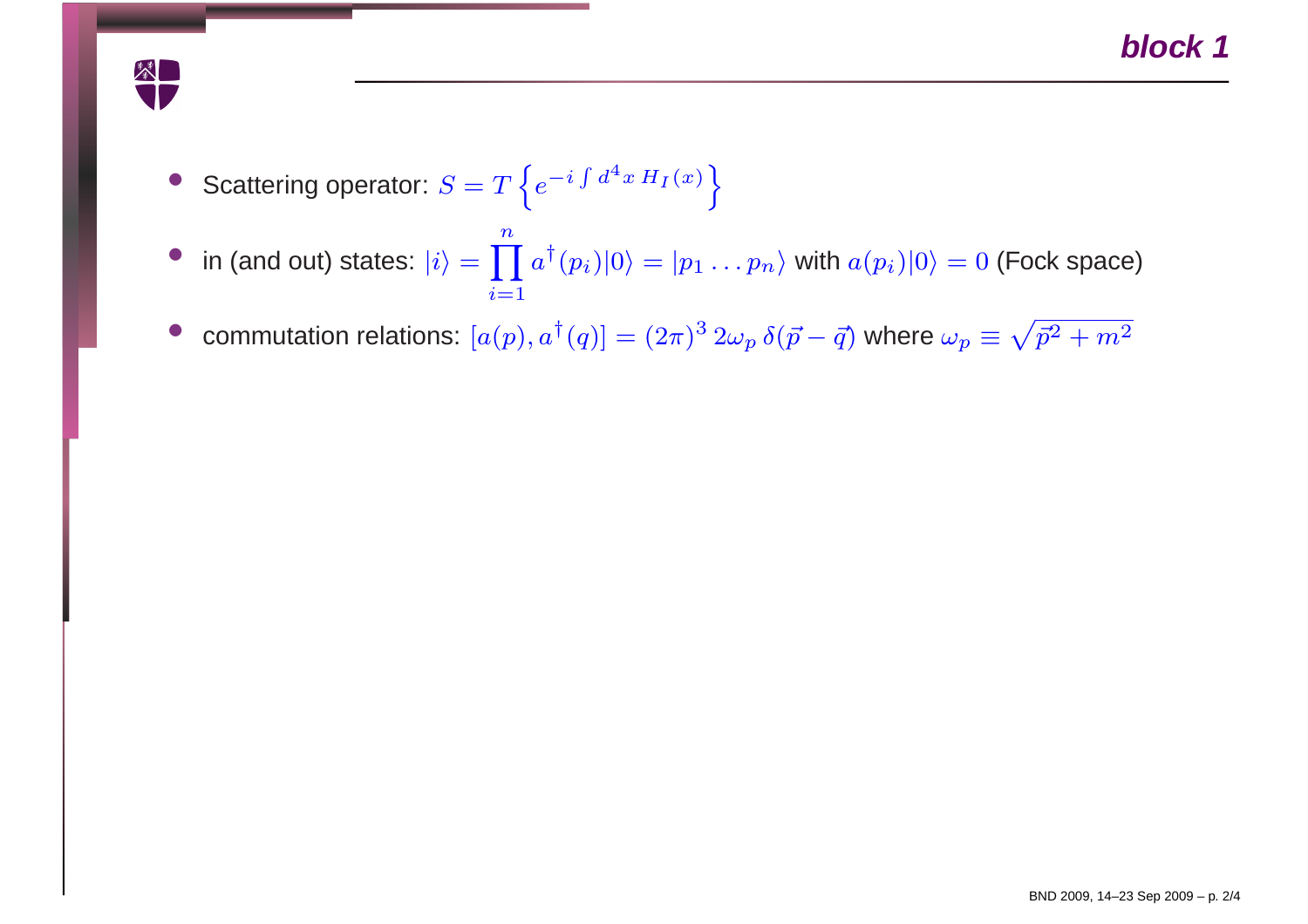

- Scattering operator:  $S = T \left\{ e^{-i \int d^4x \, H_I(x)} \right\}$
- in (and out) states:  $|i\rangle = \prod_{i=1}$  $\boldsymbol{n}$  $\prod_i a^\dagger(p_i)|0\rangle = |p_1\ldots p_n\rangle$  with  $a(p_i)|0\rangle = 0$  (Fock space)  $i=1$
- •commutation relations:  $[a(p), a^{\dagger}(q)] = (2\pi)^3 2\omega_p \, \delta(\vec{p} - \vec{q})$  where  $\omega_p \equiv \sqrt{\vec{p}^2 + m^2}$ and all others vanish.

• real fields: 
$$
\phi(x) = \int \frac{d^3k}{(2\pi)^3 2\omega_k} \left( a(k)e^{-ikx} + a^{\dagger}(k)e^{i kx} \right)
$$
  
• complex fields: 
$$
\chi(x) = \int \frac{d^3k}{(2\pi)^3 2\omega_k} \left( b(k)e^{-i kx} + d^{\dagger}(k)e^{i kx} \right)
$$

$$
\chi^{\dagger}(x) = \int \frac{d^3k}{(2\pi)^3 2\omega_k} \left( d(k)e^{-i kx} + b^{\dagger}(k)e^{i kx} \right)
$$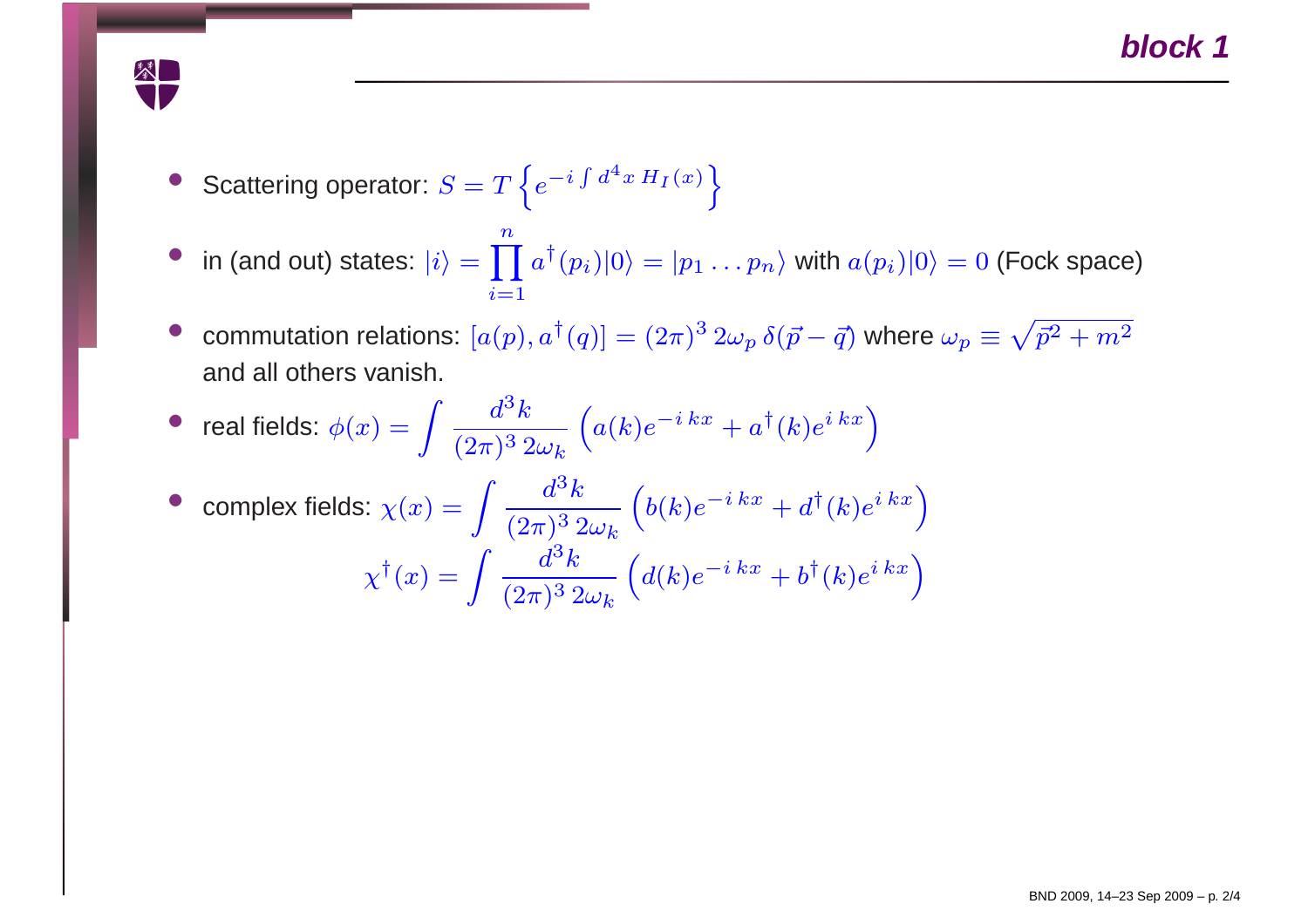

- •● Scattering operator:  $S = T\left\{e^{-i\int d^4x H_I(x)}\right\}$
- in (and out) states:  $|i\rangle = \prod_{i=1}$  $\boldsymbol{n}$  $\prod_i a^\dagger(p_i)|0\rangle = |p_1\ldots p_n\rangle$  with  $a(p_i)|0\rangle = 0$  (Fock space)  $i{=}1$
- •commutation relations:  $[a(p), a^{\dagger}(q)] = (2\pi)^3 2\omega_p \, \delta(\vec{p} - \vec{q})$  where  $\omega_p \equiv \sqrt{\vec{p}^2 + m^2}$ and all others vanish.

• real fields: 
$$
\phi(x) = \int \frac{d^3k}{(2\pi)^3 2\omega_k} \left( a(k)e^{-ikx} + a^{\dagger}(k)e^{ikx} \right)
$$
  
• complex fields: 
$$
\chi(x) = \int \frac{d^3k}{(2\pi)^3 2\omega_k} \left( b(k)e^{-ikx} + d^{\dagger}(k)e^{ikx} \right)
$$

$$
\chi^{\dagger}(x) = \int \frac{d^3k}{(2\pi)^3 2\omega_k} \left( d(k)e^{-i kx} + b^{\dagger}(k)e^{i kx} \right)
$$

- • Feynman rules:
	- •draw all connected diagrams
	- •• vertex: take i times coefficient of corresponding operator in  $\mathcal L$
	- propagator: take  $i$  times inverse of corresponding bilinear operator •
	- •external particles: take "projection" of corresponding operator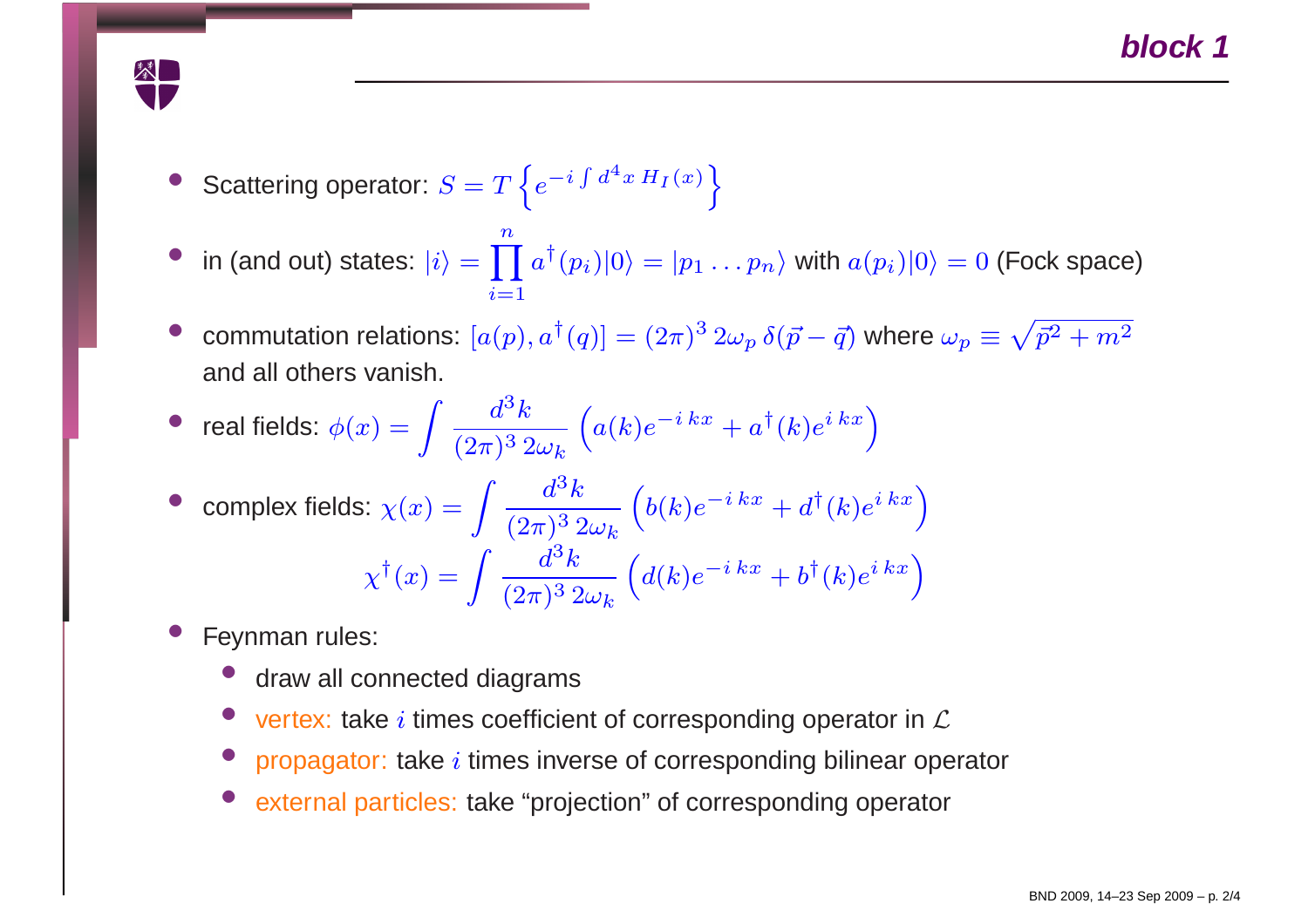

• QED Lagrangian: C 1 4 $F^{\mu\nu}F_{\mu\nu}$ 1 2ξ $(\partial_\mu$  $\displaystyle {\it A}$  $^\mu)$ 2 $^{\circ}$  +  $\bar{\psi}$ (i  $\partial\!\!\!/\,$  $m)\psi$ − $e\bar{\psi}A\psi$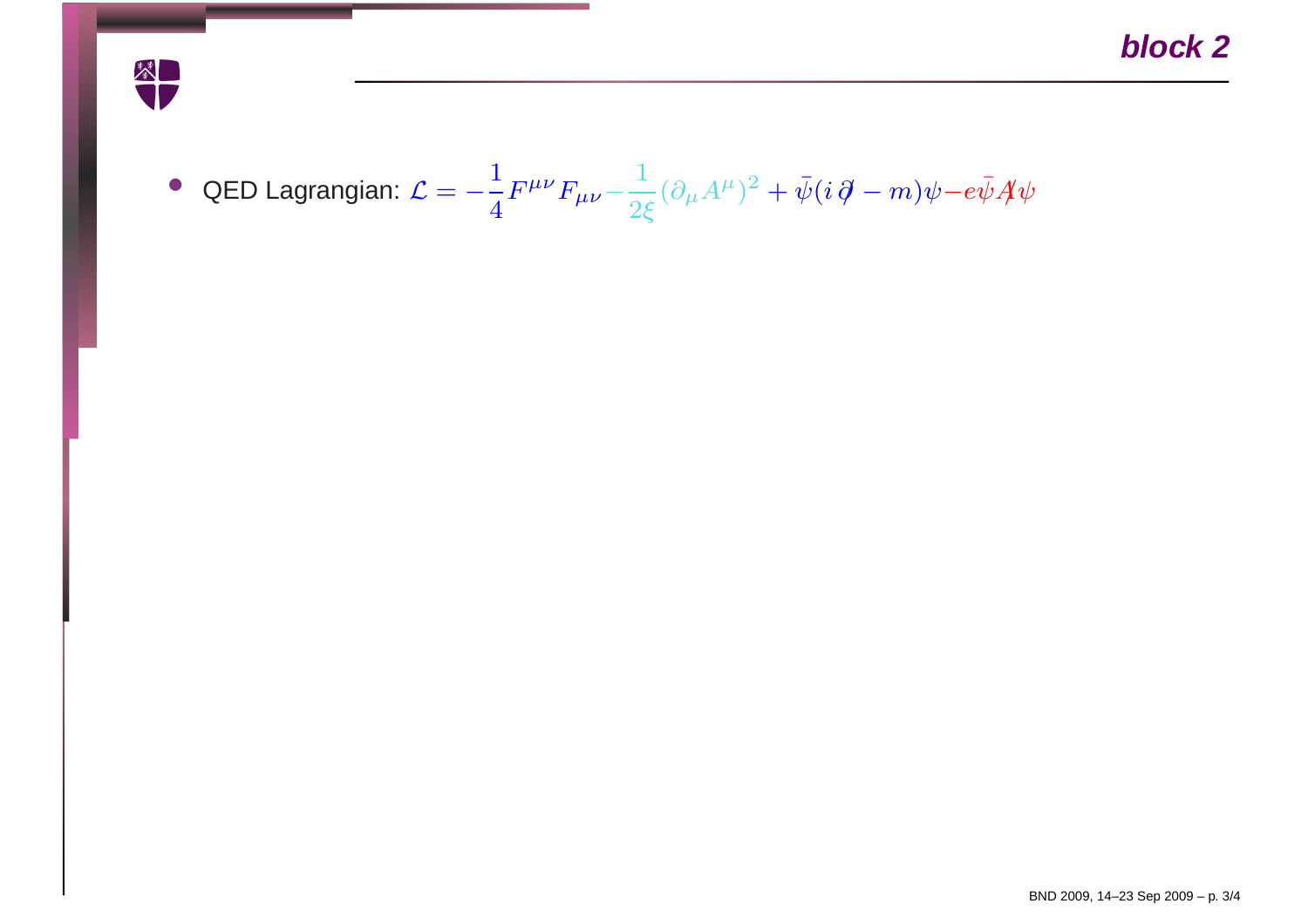

- QED Lagrangian: C 1 4 $F^{\mu\nu}F_{\mu\nu}$ 1 2ξ $(\partial_\mu$  $\displaystyle {\it A}$  $^\mu)$ 2 $^{\circ}$  +  $\bar{\psi}$ (i  $\partial\!\!\!/\,$  $m)\psi$ − $e\bar{\psi}A\psi$
- •■ Euler-Lagrange equation:  $(i \partial \hspace{-.05in} - m) \psi = 0$  (Dirac)  $\partial_\mu F^{\mu\nu} = 0 \ (=e \bar{\psi} \gamma^\nu$  $\psi^{\nu}=\dot{\jmath}^{\nu}$  $^{\nu})$  (Maxwell)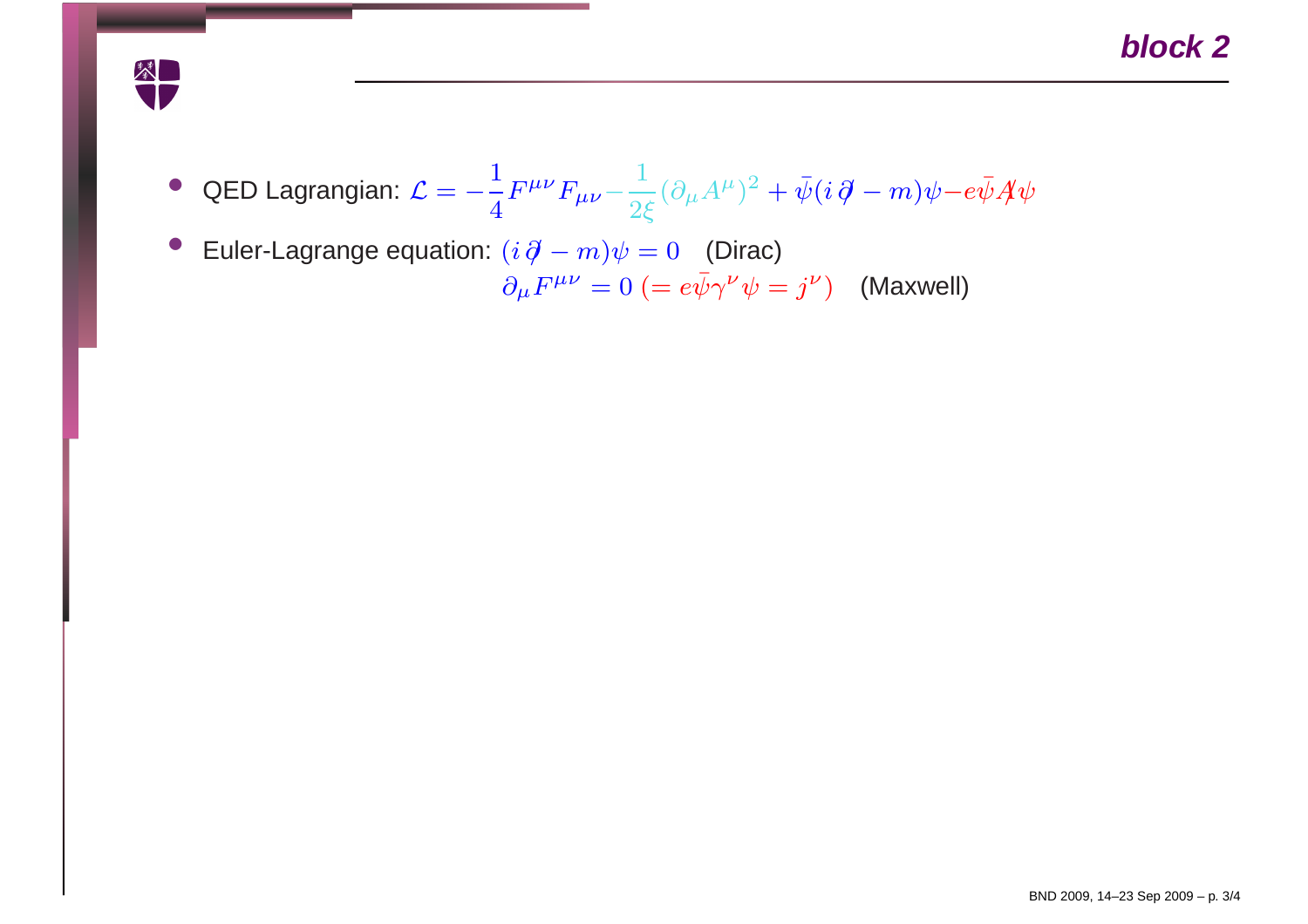

- QED Lagrangian:  $\mathcal{L} = -\frac{1}{4}F^{\mu\nu}F_{\mu\nu} \frac{1}{2\xi}(\partial_{\mu}A^{\mu})^2 + \bar{\psi}(i\partial\!\!\!/-m)\psi e\bar{\psi}A\psi$
- •■ Euler-Lagrange equation:  $(i \partial \hspace{-.05in} - m) \psi = 0$  (Dirac)  $\partial_{\mu}F^{\mu\nu}=0~(=e\bar{\psi}\gamma^{\nu}\psi=j^{\nu})~~~~$  (Maxwell)
- •• in (and out) states:  $|i\rangle = \prod_{i=1} b^{\dagger}(p_i)|0\rangle = |p_1 \dots p_n\rangle;$   $b(p_i)|0\rangle = 0$  $\pmb{n}$  $i{=}1$
- •• anti-commutation relations (Pauli):  $\{b(p), b^\dagger(q)\} = (2\pi)^3 2\omega_p \,\delta(\vec{p} - \vec{q})$  and  ${b^{\dagger}(p), b^{\dagger}(q)} = {b(p), b(q)} = 0$  such that  $|p, p \rangle = b^{\dagger}(p)b^{\dagger}(p)|0 \rangle = 0$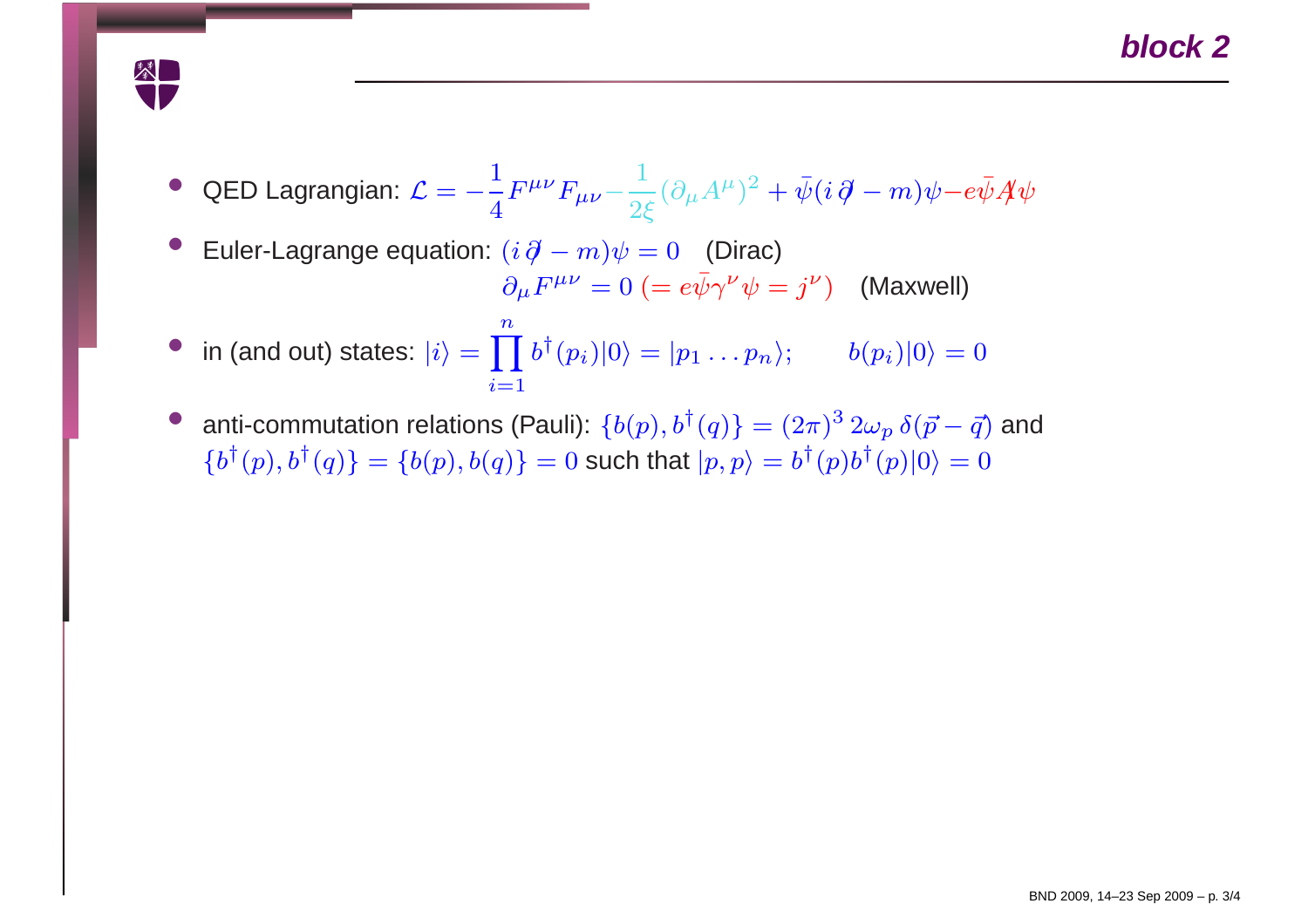

- QED Lagrangian:  $\mathcal{L} = -\frac{1}{4}F^{\mu\nu}F_{\mu\nu} \frac{1}{2\xi}(\partial_{\mu}A^{\mu})^2 + \bar{\psi}(i\partial\!\!\!/-m)\psi e\bar{\psi}A\psi$
- •■ Euler-Lagrange equation:  $(i \partial \hspace{-.05in} - m) \psi = 0$  (Dirac)  $\partial_{\mu}F^{\mu\nu}=0~(=e\bar{\psi}\gamma^{\nu}\psi=j^{\nu})~~~~$  (Maxwell)
- in (and out) states:  $|i\rangle = \prod_{i=1} b^{\dagger}(p_i)|0\rangle = |p_1 \dots p_n\rangle;$   $b(p_i)|0\rangle = 0$  $\pmb{n}$  $i{=}1$
- •• anti-commutation relations (Pauli):  $\{b(p), b^\dagger(q)\} = (2\pi)^3 2\omega_p \,\delta(\vec{p} - \vec{q})$  and  ${b^{\dagger}(p), b^{\dagger}(q)} = {b(p), b(q)} = 0$  such that  $|p, p \rangle = b^{\dagger}(p)b^{\dagger}(p)|0 \rangle = 0$

 $\bullet \;\;$  spinor fields:  $\psi_\alpha(x) =$  $=\int \frac{d^3k}{(2\pi)^2\,2\omega_k}\sum_s \left(b(s,k)u_\alpha(s,k)e^{-i\,kx}+d^\dagger(s,k)v_\alpha(s,k)e^{i\,kx}\right)$ 

with  $(k\!\!\!/ -m)u(s,k) = (k\!\!\!/ +m)v(s,k) = 0$  (Dirac)

$$
\bar{\psi}_{\alpha}(x) = \int \frac{d^3k}{(2\pi)^3 2\omega_k} \sum_{s} \left( d(s,k)\bar{v}_{\alpha}(s,k)e^{-ikx} + b^{\dagger}(s,k)\bar{u}_{\alpha}(s,k)e^{ikx} \right)
$$

• vector fields:  $A_\mu(x) =$  $=\int \frac{d^3k}{(2\pi)^3\,2\omega_k}\sum_\lambda \left(a(\lambda,k)\epsilon_\mu(\lambda,k)e^{-i\,kx}+a^\dagger(\lambda,k)\epsilon^*_\mu(\lambda,k)e^{i\,kx}\right)$ 

with  $k^2=0$  (Maxwell) and  $k\,\epsilon(\lambda,k)=0$  (Lorentz gauge  $\partial_\mu A^\mu=0$ )